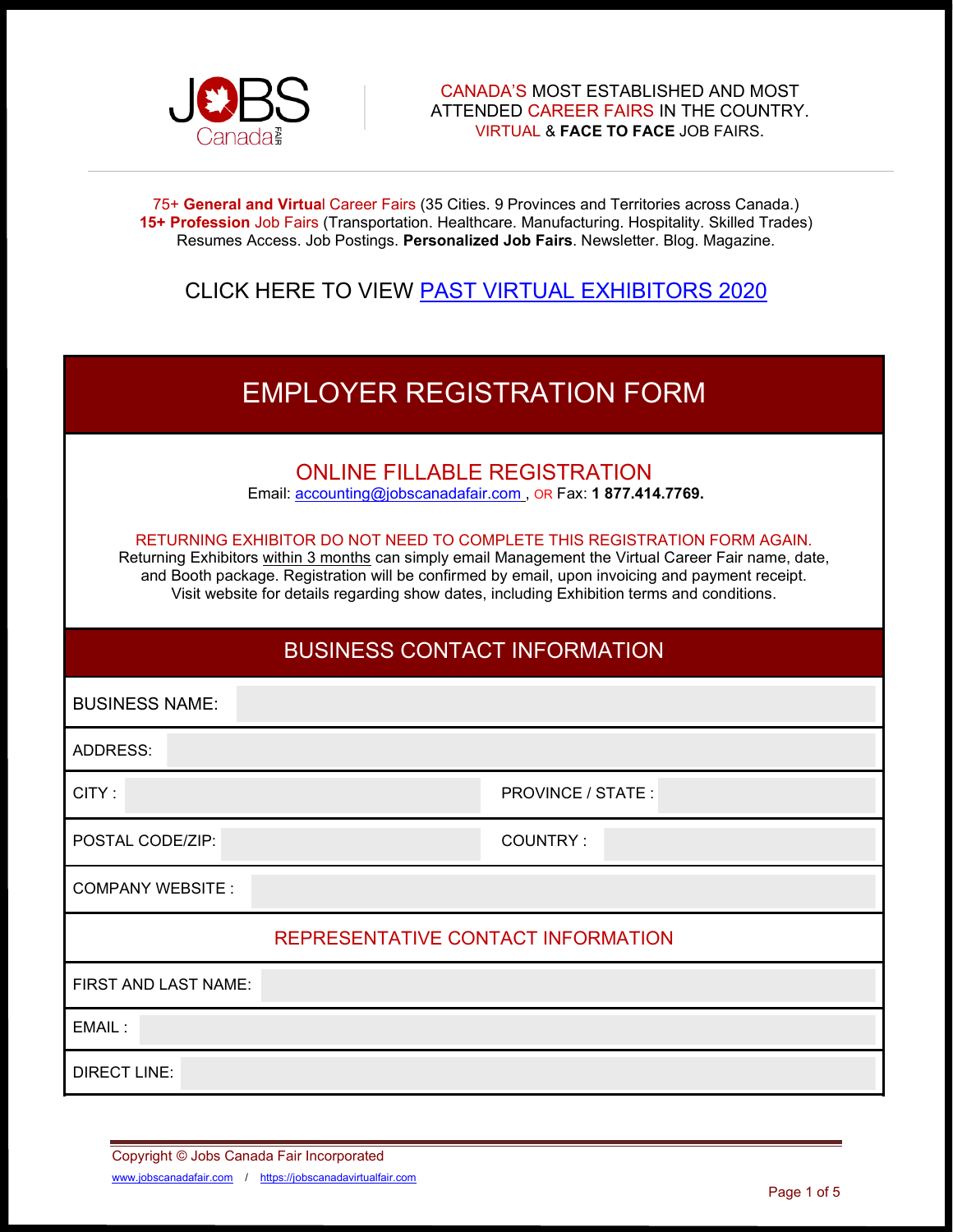# VIRTUAL BOOTH PACKAGES

GOLD

\$995 CAD (+ applicable taxes)**.** MAXIMUM VISIBILITY

- 1. **Featured** Booth Location
- 2. Featured Booth Design
- 3. 5 Representatives Chat Access
- 4. **48**hrs Virtual Chat Login Access (to see, feel and practice chat functionalities)
- 5. **48**hrs Virtual Booth Review & Approval
- 6. Live Video Interviews (Teams or Zoom)
- 7. Live Chat messages with resume access shared by Candidates when starting chat.
- 8. VIRTUAL BOOTH Featured on:
	- Cover page of all Social Medias Platforms
	- Cover page of the Job Board.
	- Cover page of the Job Seeker Newsletter
	- The website Main Image
- 9. TOP BANNER on Website Main Page
- 10. CANDIDATE RESUME ACCESS
- 11. FEATURED JOB POSTINGS:
	- Social Medias Platforms
	- Job Board.

#### 12. VIRTUAL BOOTH display options:

- Company description (1000 words)
- Corporate Images/Banners (PNG/JPEG)
- Job Postings Board (PDF)
- Resume Submission Tab
- Live Videos (Zoom or Teams)
- 13. SOCIAL MEDIA POST & ADS:

Facebook. Twitter. LinkedIn. Instagram. Pinterest. TikTok. Snapshat. Tumblr. Blog

## **BRONZE**

\$595 CAD (+ applicable taxes)**.**  LIMITED SPACE

- One Representative Chat Access
- 24hrs Virtual Chat Login Access
- Live Chat messages with resume access shared by Candidate when stating chat.
- Organization name will be mentioned on Social Medias to announce participation.
- Free Online JOB POSTINGS



## SILVER

\$795 CAD (+ applicable taxes)**.** MOST POPULAR

- 1. **Premium** Booth Location
- 2. Premium Booth Design
- 3. 2 Representatives Chat Access
- 4. **48hrs** Virtual Chat Login Access (feel and practice chat functionalities)
- 5. **24hrs** Virtual Booth Review & Approval
- 6. Live Chat messages with resume access shared by Candidates when starting chat.
- **7.** Free Online JOB POSTINGS
- 8. VIRTUAL BOOTH display options:
	- Corporate Images (PNG/JPEG)
	- Job Postings Board (PDF)
- 9. VIRTUAL BOOTH may be featured on:
	- Social Medias
	- Job Seeker Newsletter
- 10. SOCIAL MEDIAs mention or tag: Facebook. Twitter. LinkedIn. Instagram. Pinterest. TikTok. Snapshat. Tumblr. Blog.





# NOT FOR PROFIT

\$495 CAD (+ applicable taxes)**.**  NON-PROFIT ORGANIZATION

- One Representative Chat Access
- 24hrs Virtual Chat Login Access
- Live Chat messages with resume access shared by Candidate when stating chat.
- Organization name will be mentioned on Social Medias to announce participation. Free Online JOB POSTINGS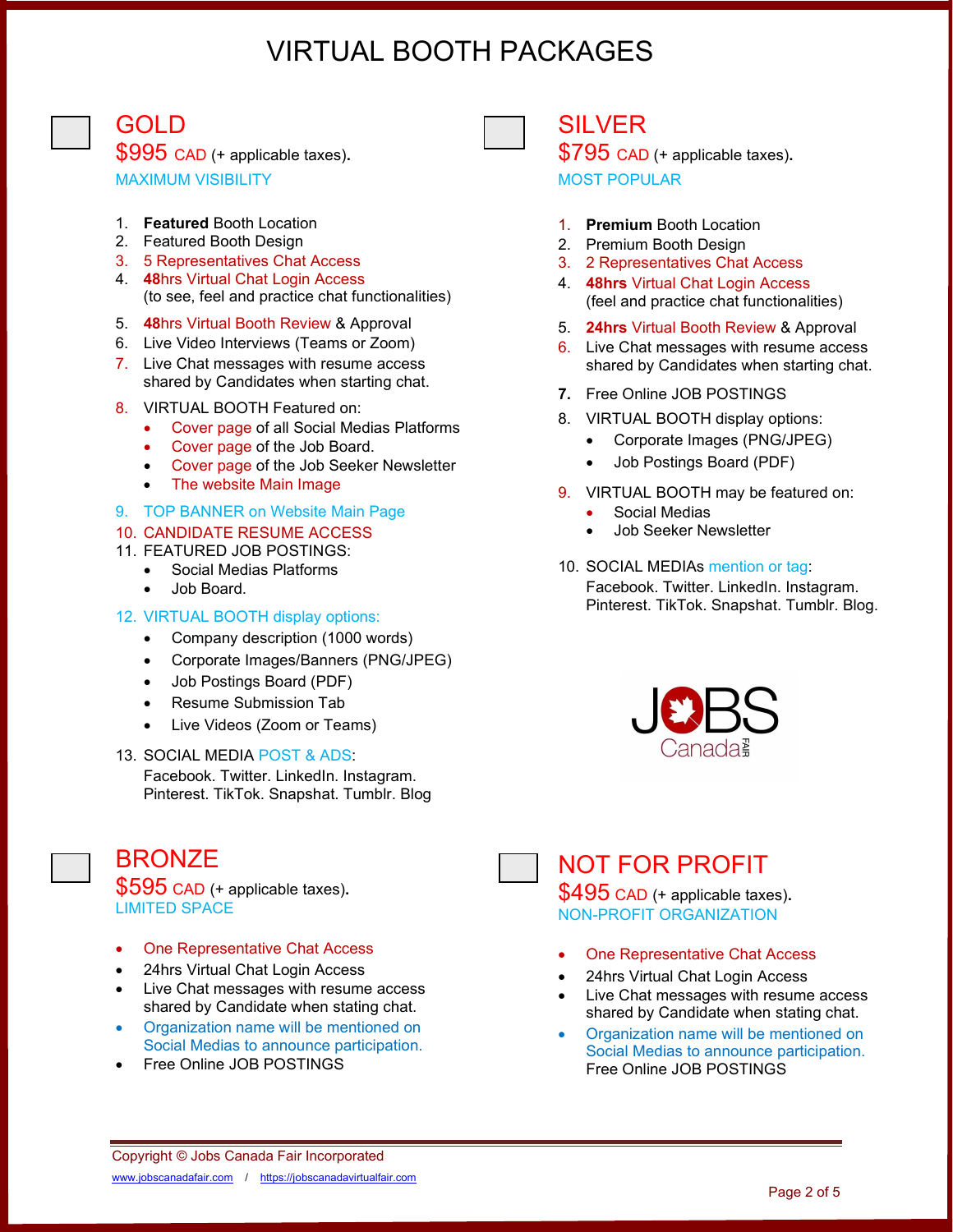# VIRTUAL BOOTH ADDONS



**95** (+ taxes)**.** FACEBOOK – COVER PAGE Maximum Employer Exposure

Exhibitor Virtua Booth featured on Jobs Canada Fair Main **Facebook Cover page** (24-48hrs) prior the Job Fair.

JOBS CANADA CANADA CANADA CANADA CANADA CANADA CANADA CANADA CANADA CANADA CANADA CANADA CANADA CANADA CANADA CANADA CANADA CANADA CANADA CANADA CANADA CANADA CANADA CANADA CANADA CANADA CANADA CANADA CANADA CANADA CANADA CANAD

**\$95** (+ taxes)**.** SOCIAL MEDIAS POST MOST POPULAR

Exhibitor Virtual Booth Listing on Social Medias (24-48hrs) prior the Job Fair Facebook. Twitter. LinkedIn. Instagram. Pinterest. TikTok. Snapshat. Tumblr. Blog.



**\$95** (+ taxes)**.** E-NEWSLETTER MOST POPULAR

Virtual Booth featured on Newsletter sent to registered candidates, 24-48hrs prior Fair.

**\$195** (+ taxes)**.** TOP BANNER MAXIMUM VISIBILITY

Featured your Banner for 30 days on the Website Main Page (50k monthly visits)



**\$95** (+ taxes)**.** VIRTUAL BOOTH MAXIMUM VISIBILITY

Featured your Virtual Booth for 5 days on the Website Main Page (50k monthly visits)

**\$95** (+ taxes)**.** LIVE CHAT per representative ZOOM / TEAMS (LINK TO BOOTH)

Connect Live with Candidates though Teams or Zoom set up from the Booth.

**\$295** (+ taxes)**.** RESUME ACCESS 2 Days Resume Data Access

Access and view unlimited resumes of all registered **Candidates** across Canada.



**\$95** (+ taxes)**.** JOB FAIR EMAILS ALL REGISTERED CANDIDATES

Receive emails for all registered Candidates after the Job Fair.



**\$1,995** (+ applicable taxes)**.** PERSONALIZED VIRTUAL CAREER FAIR: Host your own Virtual Career Fair with tailored advertisement to several Medias.



We design everything for you. Run your own Job Fair. Anytime. Any Day. Customized Platform. Dedicated Chat Account and Marketing Campaign. Questions and Inquiry : [apeltea@jobscanadafair.com](mailto:apeltea@jobscanadafair.com)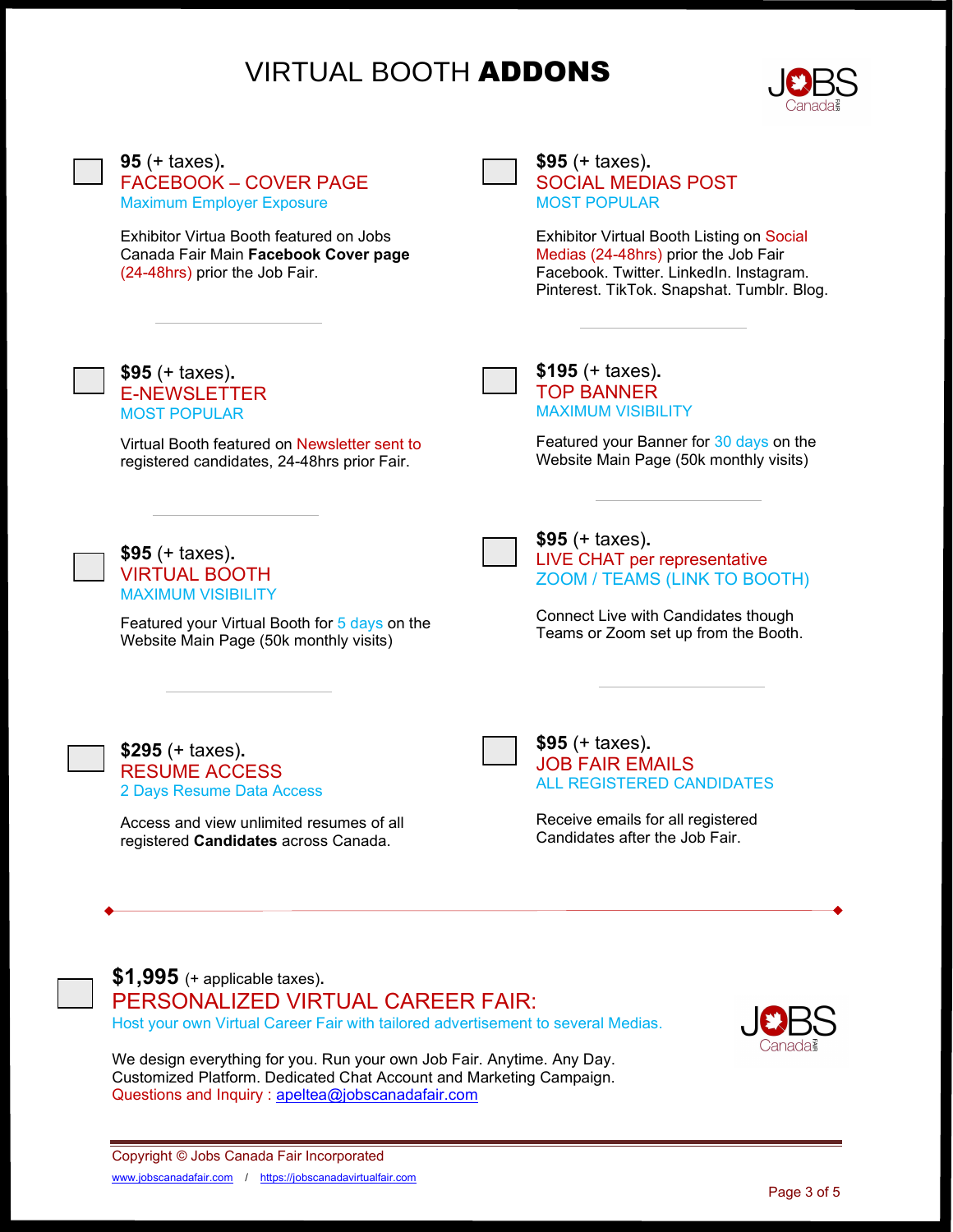

| VIRTUAL JOB FAIR (NAME & DATE) |                      |  |  |
|--------------------------------|----------------------|--|--|
| <b>JOB FAIR NAME</b>           | <b>JOB FAIR DATE</b> |  |  |
|                                |                      |  |  |
|                                |                      |  |  |
|                                |                      |  |  |
|                                |                      |  |  |
|                                |                      |  |  |
|                                |                      |  |  |
|                                |                      |  |  |
|                                |                      |  |  |

## EARLY BIRD DISCOUNT

5% discount 3 MONTHS

Registration and Payment received 3 months prior the Job Fair date.

## 10% discount 6 MONTHS

Registration and Credit Card payment received 6 months prior the Job Fair date.